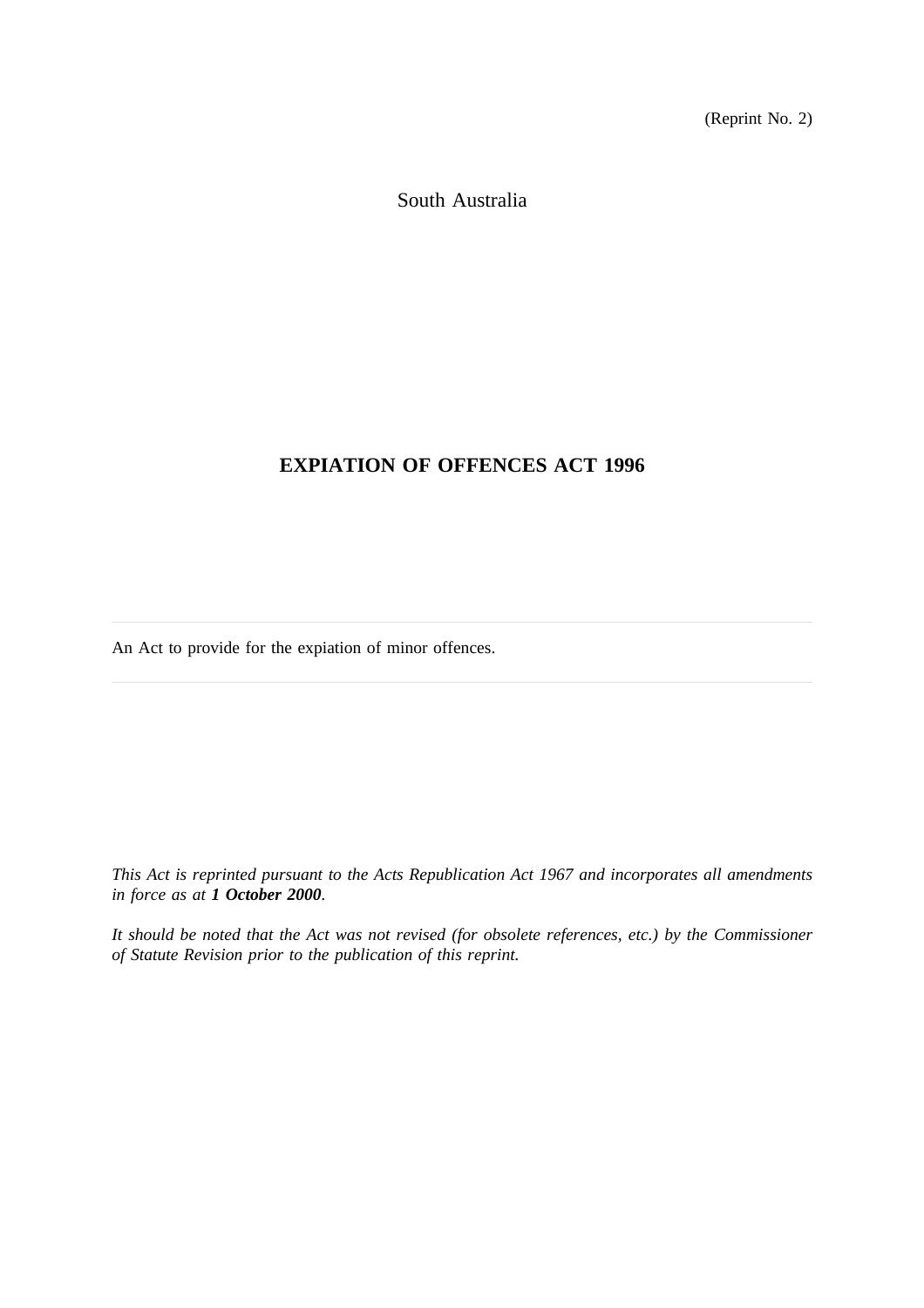# **EXPIATION OF OFFENCES ACT 1996**

being

Expiation of Offences Act 1996 No. 27 of 1996 [Assented to 2 May 1996]<sup>1</sup>

as amended by

Statutes Amendment (Fine Enforcement) Act 1998 No. 60 of 1998 [Assented to 3 September 1998]<sup>2</sup> **Statutes Amendment and Repeal (Attorney-General's Portfolio) Act 2000 No. 57 of 2000 [Assented to 20 July 2000]3**

- <sup>2</sup> Part 6 (ss. 31-38) came into operation 6 March 2000: *Gaz*. 18 November 1999, p. 2358.<br>**Port 12** (ss. 26 & 27) came into operation 1 October 2000: *Gaz*. 28 September 2000.
- **<sup>3</sup> Part 12 (ss. 26 & 27) came into operation 1 October 2000:** *Gaz***. 28 September 2000, p. 2221.**
- N.B. The amendments effected to this Act by the *Motor Vehicles (Miscellaneous) Amendment Act 1999* had not been brought into operation at the date of, and have not been included in, this reprint.

#### *NOTE:*

- *Asterisks indicate repeal or deletion of text.*
- *Entries appearing in bold type indicate the amendments incorporated since the last reprint.*
- *For the legislative history of the Act see Appendix.*

<sup>&</sup>lt;sup>1</sup> Came into operation 3 February 1997: *Gaz*. 19 December 1996, p. 1922.<br><sup>2</sup> Part 6 (es. <sup>21, 28)</sub> came into operation 6 March 2000: *Gaz*. 18 November</sup>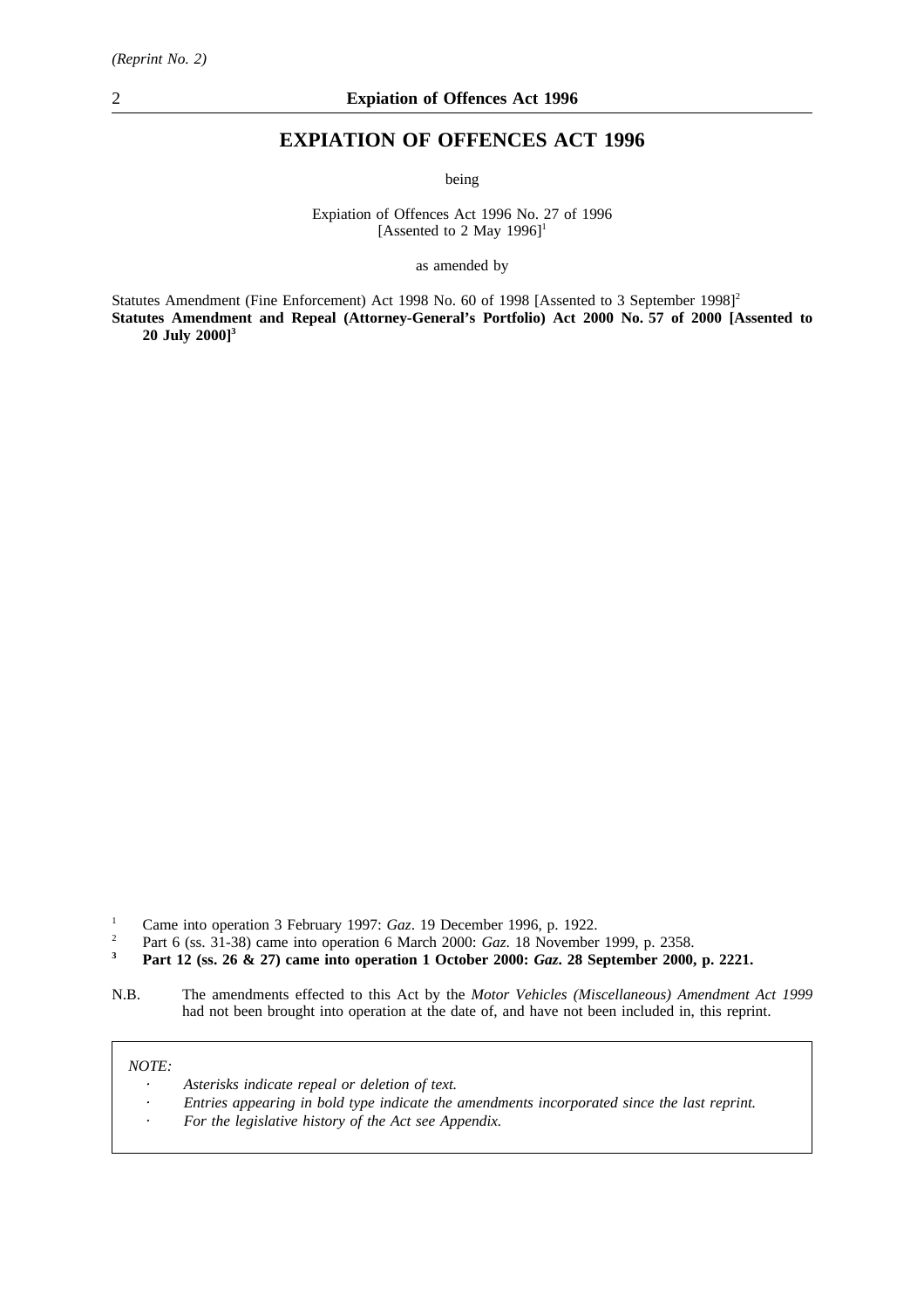# **SUMMARY OF PROVISIONS**

| 1.   | Short title                                                      |
|------|------------------------------------------------------------------|
| 2.   | Commencement                                                     |
| 3.   | Application of Act                                               |
| 4.   | Interpretation                                                   |
| 5.   | Certain offences may be expiated                                 |
| 6.   | <b>Expiation</b> notices                                         |
| 7.   | Payment by card                                                  |
| 8.   | Alleged offender may elect to be prosecuted                      |
| 9.   | Options in cases of hardship                                     |
| 10.  | Review of cancellation of order for relief                       |
| 11.  | Expiation reminder notices                                       |
| 12.  | Late payment                                                     |
| 13.  | Enforcement procedures                                           |
| 14.  | Enforcement orders are not subject to appeal but may be reviewed |
| 15.  | Effect of expiation                                              |
| 16.  | Withdrawal of expiation notices                                  |
| 17.  | Application of payments                                          |
| 18.  | Giving of certain notices and certificates                       |
| 18A. | Exercise of Registrar's powers                                   |
| 19.  | Non-derogation                                                   |
| 20.  | Regulations                                                      |
|      |                                                                  |

## **APPENDIX LEGISLATIVE HISTORY**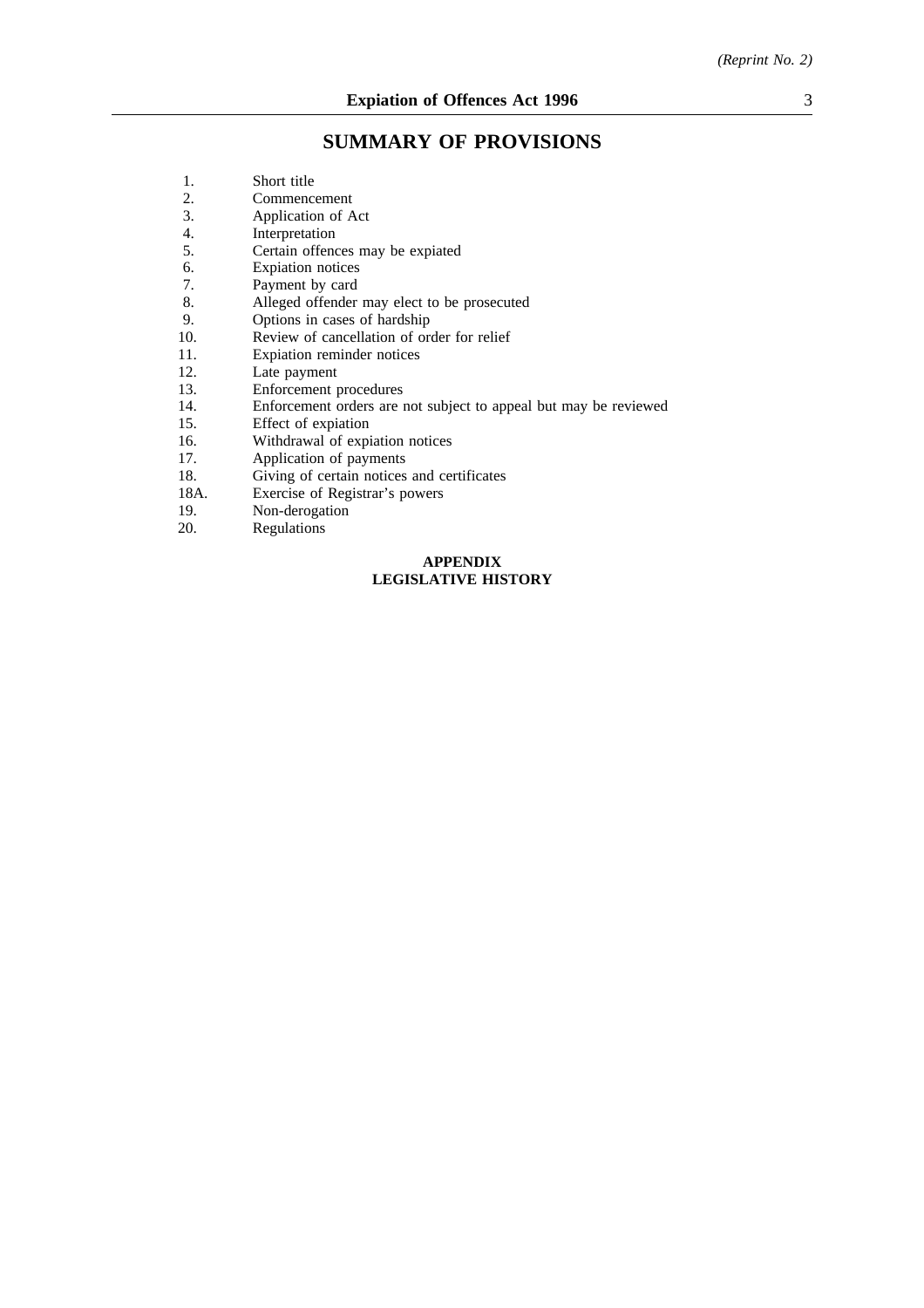## **The Parliament of South Australia enacts as follows:**

## **Short title**

**1.** This Act may be cited as the *Expiation of Offences Act 1996*.

## **Commencement**

**2.** This Act will come into operation on a day to be fixed by proclamation.

## **Application of Act**

**3.** This Act applies only in relation to an expiation notice issued after the commencement of this Act.

## **Interpretation**

**4.** In this Act, unless the contrary intention appears—

"**child**", in relation to an offence, means a person who was under the age of 16 years at the time the offence is alleged to have been committed;

"**council**" means a council established under the *Local Government Act 1934* and includes a controlling authority established under that Act;

"**Court**" means—

- *(a)* in relation to an expiation notice issued to a person who was under the age of 18 years at the time of the alleged offence—the Youth Court;
- *(b)* in relation to any other expiation notice—the Magistrates Court;

"**expiation period**" means the period specified in an expiation notice for payment of the expiation fee;

## "**issuing authority**" means—

- *(a)* if an expiation notice is given by a member of the police force—the Commissioner of Police;
- *(b)* in any other case—the Minister, statutory authority or council on whose behalf an expiation notice is given;

"**the Manager, Penalty Management**" means the person holding or acting in the office of Manager, Penalty Management under the *Magistrates Court Act 1991*;

"**Registrar**" means—

- *(a)* in relation to an expiation notice issued to a person who was under the age of 18 years at the time of the alleged offence—Registrar of the Youth Court;
- *(b)* in relation to any other expiation notice—Registrar as defined in the *Magistrates Court Act 1991*.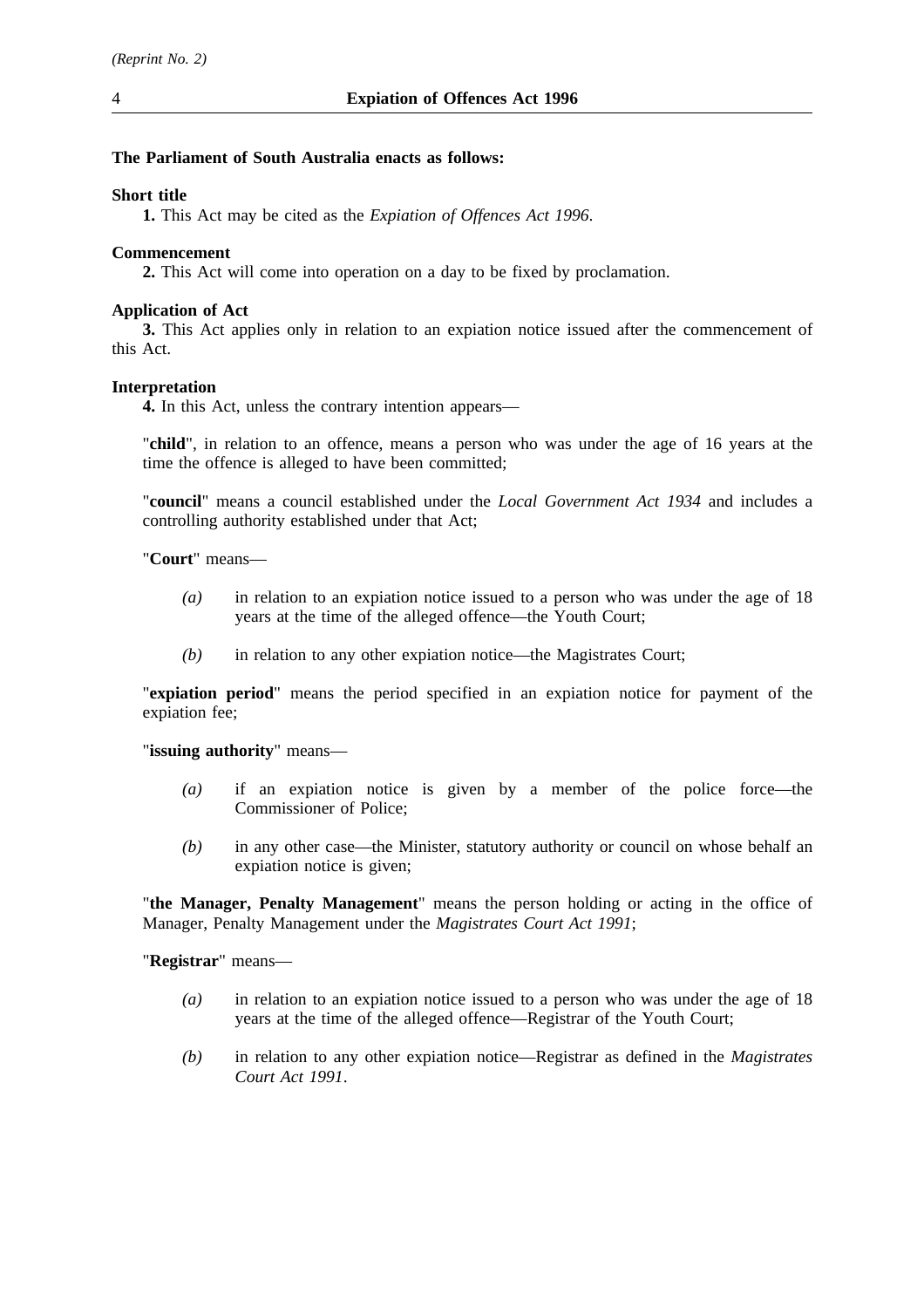#### **Certain offences may be expiated**

**5.** (1) If an expiation fee is fixed by or under an Act, regulation or by-law in respect of an offence, an expiation notice may be given under this Act to a person alleged to have committed the offence and the alleged offence may accordingly be expiated in accordance with this Act.

*[Note: The Criminal Injuries Compensation Act 1978 s. 13(5) provides that an offence is not expiated until the levy imposed by that Act is paid.]*

(2) Subsection (1) applies in relation to offences committed before or after the commencement of this Act.

(3) Subject to subsection (4), a power under an Act to impose a penalty for the contravention of a regulation or by-law will be taken to include the power—

- *(a)* to provide that an alleged offence against the regulation or by-law may be expiated in accordance with this Act; and
- *(b)* to fix for that purpose an expiation fee not exceeding—
	- (i) if the maximum fine prescribed for the offence is expressed as a divisional fine—a divisional expiation fee of the same division; or
	- (ii) in any other case—
		- (A) \$315; or
		- (B) 25% of the maximum fine prescribed for the offence,

whichever is the lesser.

(4) An offence against a regulation or by-law that is an offence involving violence is not and cannot be, despite subsection (3) or the provisions of any other Act, an expiable offence.

- *[Note: Various other Acts (e.g., the Controlled Substances Act 1984) provide that certain offences may be expiated in accordance with this Act.*
	- *Section 28A of the Acts Interpretation Act 1915 sets out a scale of divisional expiation fees for use when an expiation fee is expressed as a divisional fee (i.e., not in dollars).]*

#### **Expiation notices**

**6.** (1) An expiation notice—

- *(a)* may relate to up to 3 alleged offences arising out of the same incident (i.e., if they are committed contemporaneously, or in succession, one following immediately upon another); and
- *(b)* must be in the prescribed form; and
- *(c)* must specify that the expiation fee is to be paid within 28 days from (and including) the date of the notice; and
- *(d)* must specify to whom the expiation fee is payable; and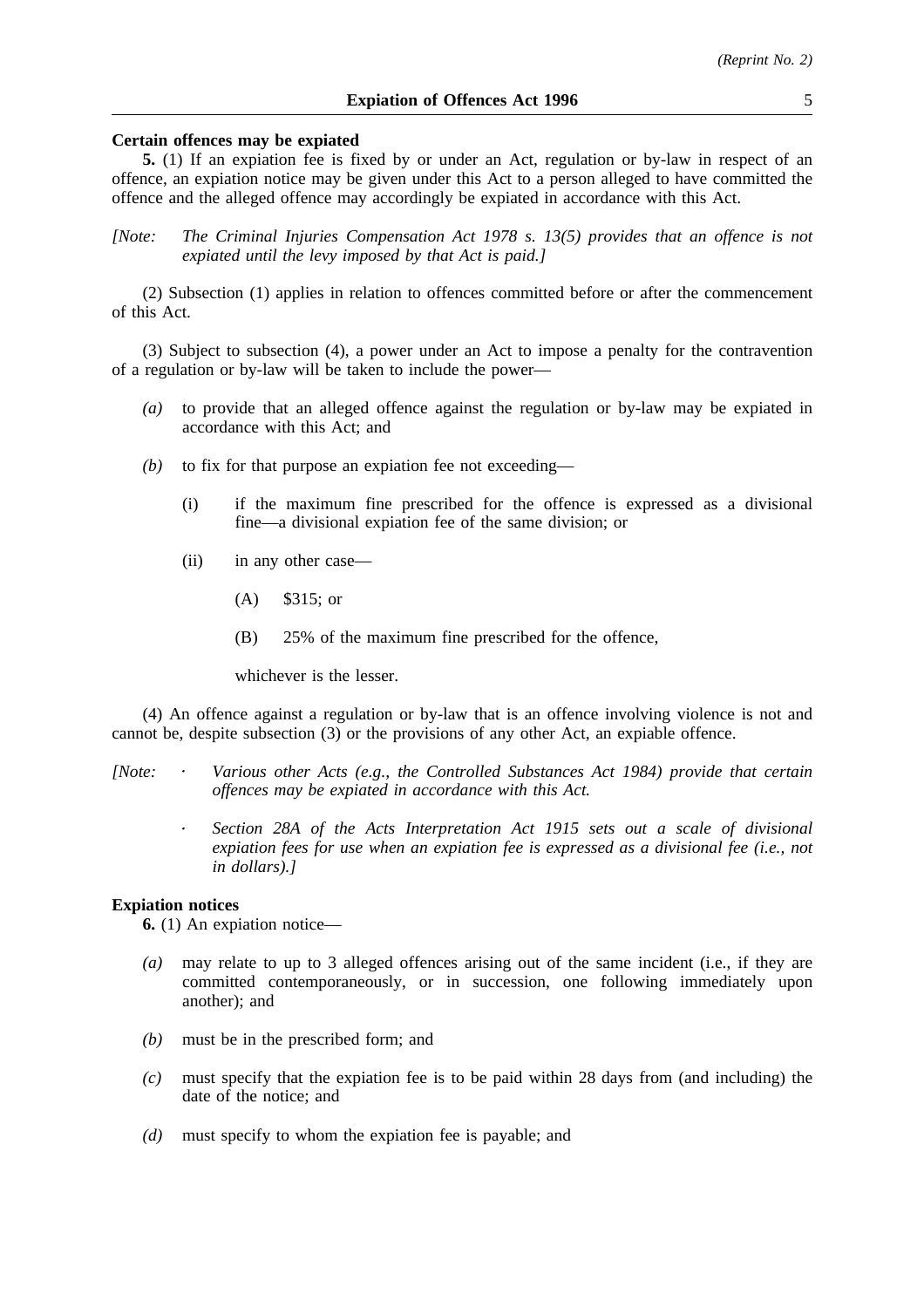- *(e)* cannot be given after the expiry of the period of 6 months from the date on which the offence was, or offences were, alleged to have been committed; and
- *(f)* cannot be given to a person if a prosecution has been commenced against the person for the alleged offence or offences; and
- *(g)* cannot (except where some other Act provides otherwise) be given to a child; and
- *(h)* cannot, if the regulations or some other Act so provides in relation to a particular offence, be given to a person under the age of 18 years; and
- *(i)* if a vehicle is involved in the commission of the alleged offence or offences and is found unattended—may be addressed to the owner or driver of the vehicle without naming or otherwise identifying him or her; and
- *(j)* may be given—
	- (i) personally or by service on an employee or agent of the alleged offender; or
	- (ii) by post addressed to the alleged offender's last known place of business or residence; or
	- (iii) if a vehicle is involved in the commission of the alleged offence or offences and is found unattended—by affixing or placing the notice on that vehicle; and
- *(k)* must be accompanied by a notice in the prescribed form by which the alleged offender may elect to be prosecuted for the offence or any of the offences to which the expiation notice relates.
- *[Note: Certain other Acts (e.g., the Local Government Act 1934 s. 789D and the Road Traffic Act 1961 s. 174A) require that an expiation notice given to the registered owner of a motor vehicle must be accompanied by a notice relating to the question of whether the owner was the driver at the time of the alleged offence.]*

(2) If an expiation notice is served on an employee or agent of the alleged offender, the employee or agent must, as soon as is reasonably practicable after receiving the notice, give the notice to his or her employer or principal.

Maximum penalty: \$50.

- (3) An expiation notice may only be given by—
- *(a)* a member of the police force; or
- *(b)* a person who is authorised in writing by—
	- (i) the Minister responsible for the administration of the Act against which the offence is alleged to have been committed; or
	- (ii) the statutory authority or council responsible for the enforcement of the provision against which the offence is alleged to have been committed,

to give expiation notices for the alleged offence; or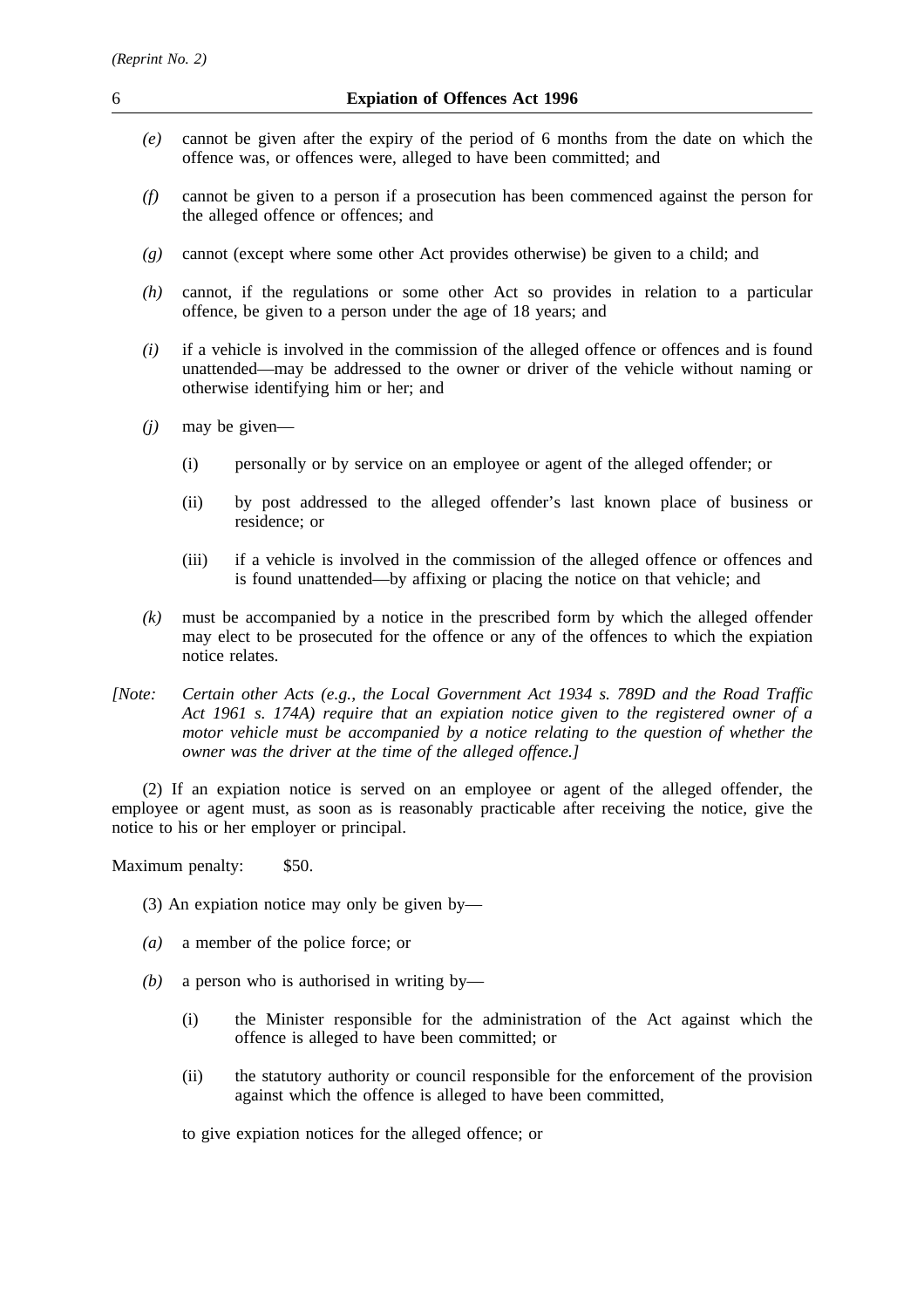*(c)* a person who is authorised to give expiation notices for the alleged offence by or under the Act against which the offence is alleged to have been committed.

(4) If an officer or employee of a council is authorised by or under an Act to exercise powers as an inspector (or other authorised person) for the purposes of the enforcement of a provision of that Act, the officer or employee—

- *(a)* is authorised to give an expiation notice for an alleged offence against that provision; and
- *(b)* in giving such a notice, will be taken to be doing so on behalf of the council.

(5) If an expiation notice is given to an alleged offender, no further expiation notice can be given to that person in respect of any other alleged expiable offence arising out of the same incident, except in the following circumstances:

if the expiation notice already given to the alleged offender relates to an offence, or offences, against the *Road Traffic Act 1961* or the *Motor Vehicles Act 1959*, a further expiation notice may be given to him or her in respect of an alleged offence against section 74, 75A, 81 or 81A of the *Motor Vehicles Act 1959*.

#### **Payment by card**

**7.** Any amount payable under an expiation notice may be paid by using a credit card, charge card or debit card, if facilities for their use are available at the place at which the payment is to be made.

## **Alleged offender may elect to be prosecuted**

**8.** (1) An alleged offender may, by notice in the prescribed form given personally or by post to the issuing authority, elect to be prosecuted for the offence or any of the offences to which the expiation notice relates.

(2) An election to be prosecuted for an offence cannot be made after—

- *(a)* if the alleged offender is granted an order for relief under section 9—the granting of the order;
- *(b)* in any other case—the making of an enforcement order under section 13 in respect of the offence.

(3) If an election is made under this section, the expiation notice will be taken to have been withdrawn in respect of the offence to which the election relates.

#### **Options in cases of hardship**

**9.** (1) A person who has been given an expiation notice may apply to a Registrar for relief under this section.

(2) An application under this section must be in the form approved by the Minister and the information it contains must be verified by statutory declaration.

(3) The Registrar is not obliged to conduct an inquiry on the application, but may require the applicant to provide further information or records.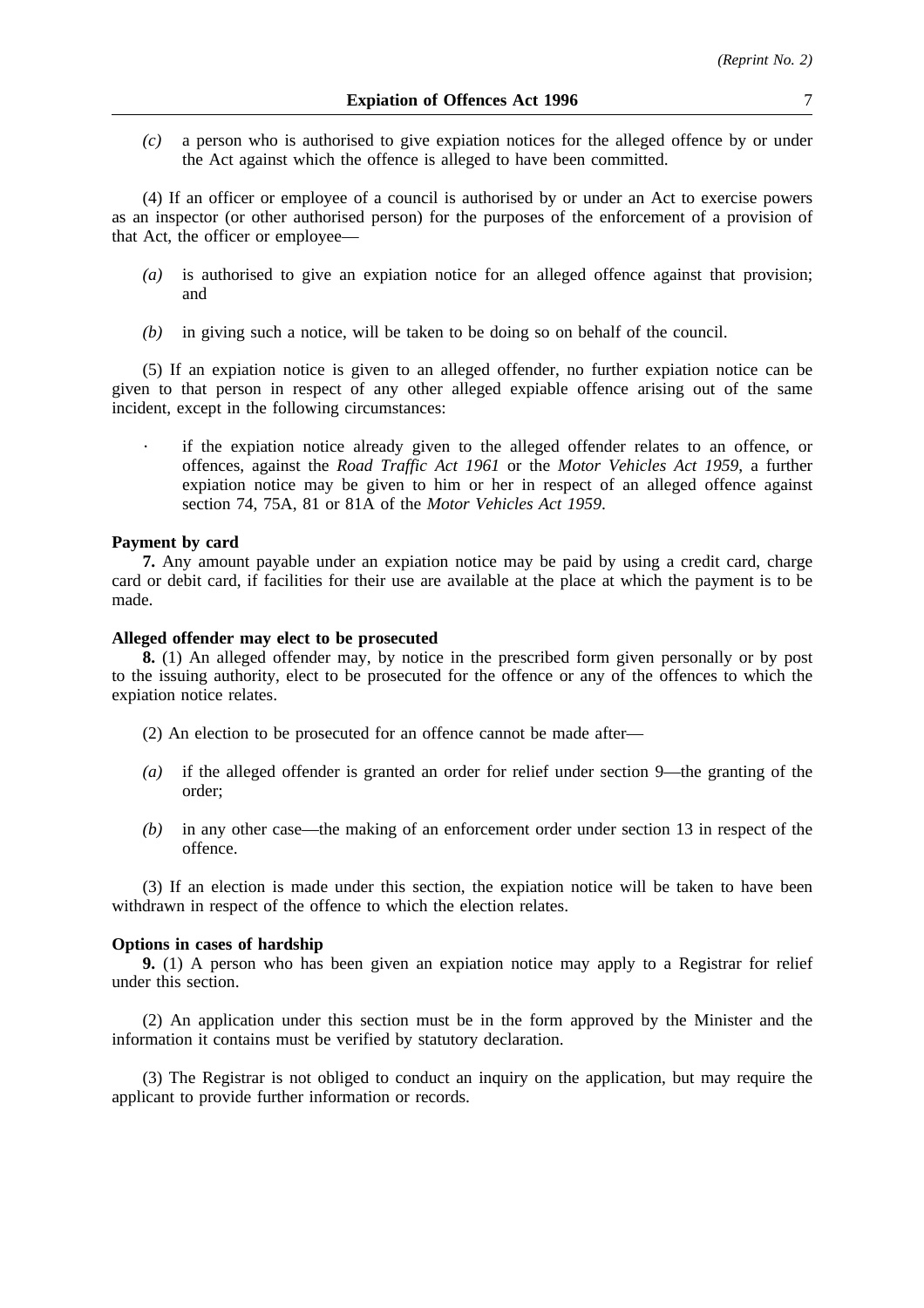(4) If the Registrar is satisfied that the applicant or his or her dependants would suffer hardship if the expiation fee under the notice were to be paid in full, the Registrar may make an order permitting the applicant—

- *(a)* to pay the fee to the Registrar in instalments; or
- *(b)* an extension of time (not exceeding 6 months) within which to pay the fee.

(5) For the purposes of making an order under this section, the Registrar may aggregate the fees under any number of expiation notices given to the alleged offender, whether by the same issuing authority or not.

- (6) The Registrar—
- *(a)* cannot make an order for relief if an enforcement order has been made under this Act in respect of the expiation notice; and
- *(b)* cannot make an order for payment by instalments if the amount of the expiation fee (or the total amount of fees when aggregated) is less than \$50; and
- *(c)* should not grant an extension of time to pay if the alleged offender is, without the offender or his or her dependants suffering hardship, able to pay the due amount in instalments of a reasonable amount.

\*\*\*\*\*\*\*\*\*\*

- (9) The Registrar must, on making a decision on an application for relief—
- *(a)* give the applicant, personally or by post, written notice of the decision; and
- *(b)* if an order for relief is made, give written notice of the order to the relevant issuing authority.
- (10) A decision of a Registrar made on an application for relief is not subject to appeal.

(11) An order under this section remains in force until discharged or cancelled, despite the fact that the time for commencement of a prosecution for the offence or offences to which the order relates has expired.

(12) If a person contravenes or fails to comply with an order under this section, a Registrar may, by notice in writing given personally or by post to that person, cancel the order.

(13) If an order for payment of an amount in instalments is cancelled, the whole of the balance of the amount becomes liable to enforcement action under this Act.

(14) The Registrar must give written notice of the cancellation to the relevant issuing authority.

(15) If a person complies with an order for payment in instalments, or pays to a Registrar at any time the amount then outstanding, the order is discharged and the offence, or offences, to which it related will be taken to be expiated.

*[Note: The Criminal Injuries Compensation Act 1978 s. 13(5) provides that an offence is not expiated until the levy imposed by that Act is paid.]*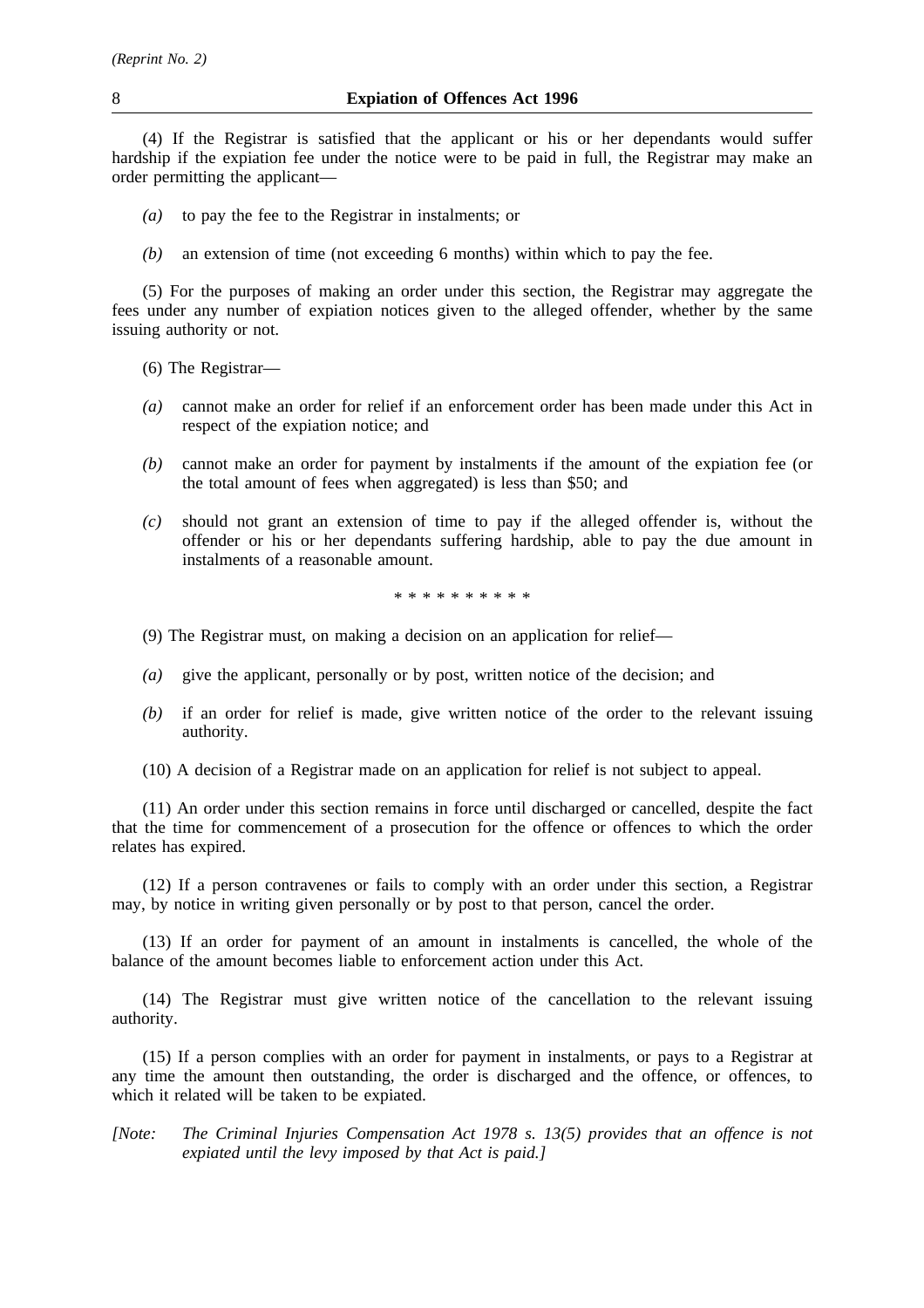\*\*\*\*\*\*\*\*\*\*

(17) A Registrar must give written notice of the discharge of an order under this section to the relevant issuing authority.

\*\*\*\*\*\*\*\*\*\*

#### **Review of cancellation of order for relief**

**10.** (1) A decision of the Registrar to cancel an order for relief is not subject to appeal, but the person the subject of the order may apply to the Court for a review of the decision within 30 days of being given notice of the cancellation.

(2) The Court may entertain an application made out of time if it thinks that good reason exists for doing so.

(3) The Court is not obliged to conduct an inquiry on the application, but may require the applicant to provide further information or records.

- (4) The Court, after reviewing the decision of the Registrar, may—
- *(a)* confirm the decision;
- *(b)* revoke the decision;
- *(c)* make any ancillary order.
- (5) A decision of the Court made on a review is not subject to appeal.

#### **Expiation reminder notices**

**11.** (1) If, by the end of the expiation period, an alleged offender has neither paid the expiation fee nor been granted relief under this Act, the issuing authority must, before it takes any action under this Act to enforce the expiation notice, send an expiation reminder notice, in the prescribed form, to the alleged offender by post.

*[Note: Certain other Acts and regulations (e.g., the Local Government Act 1934 s. 789D and the Road Traffic Act 1961 s. 174A) require that the expiation reminder notice sent to the registered owner of a motor vehicle must be accompanied by a notice relating to the question of whether the owner was the driver at the time of the alleged offence.]*

(2) No enforcement action can be taken under this Act in respect of an expiation notice until 14 clear days have elapsed from the date of the reminder notice.

(3) If a reminder notice is given to an alleged offender, the prescribed reminder notice fee will be added to the unpaid expiation fee and, for the purposes of this Act, forms part of that fee.

(4) The prescribed reminder notice fee may consist of two components—

- *(a)* one being a prescribed amount payable in every case; and
- *(b)* the other being an amount attributable to costs and expenses of a prescribed class (if any) incurred in relation to the matter.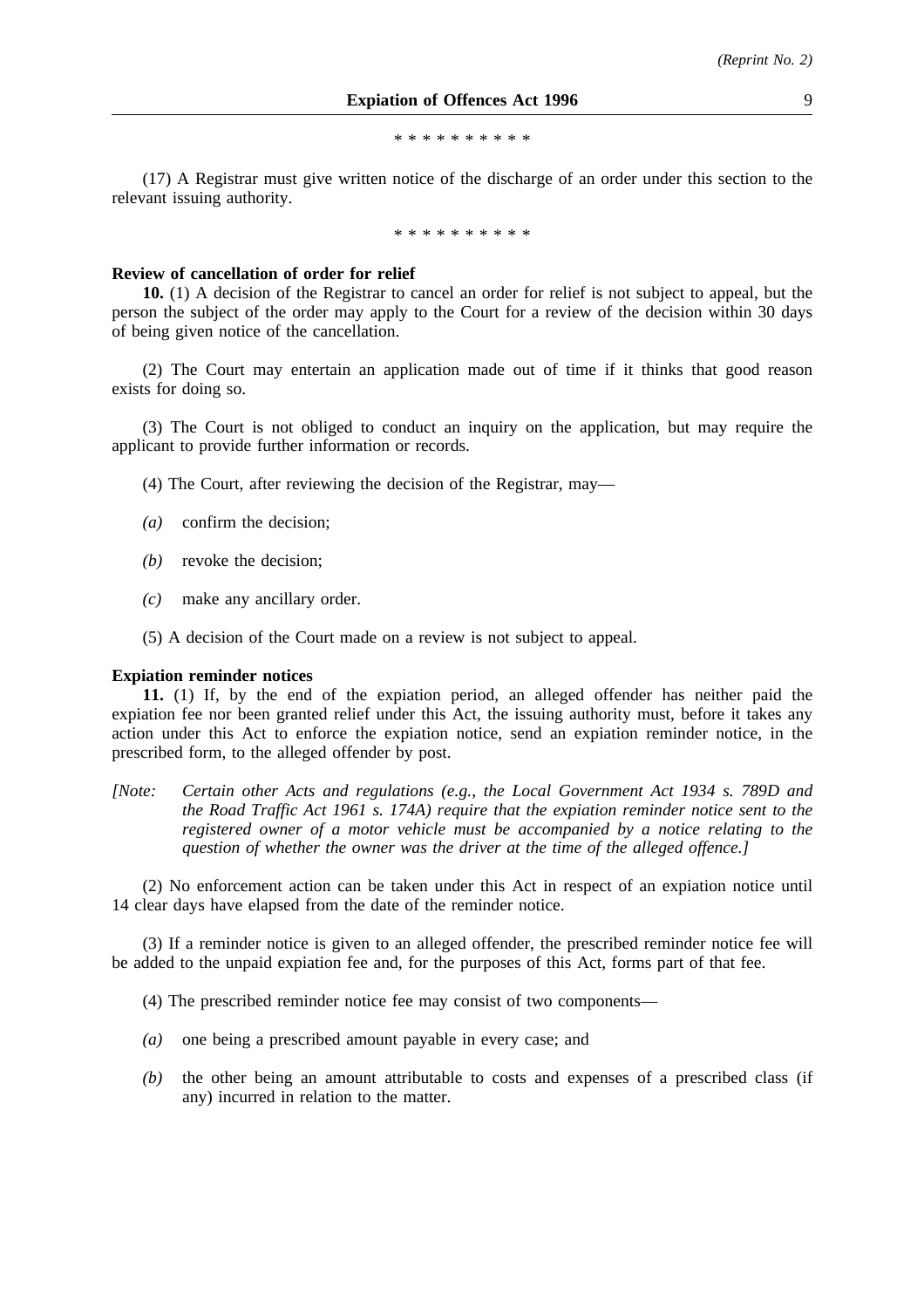## **Late payment**

**12.** The issuing authority may accept late payment of an expiation fee (together with the levy under the *Criminal Injuries Compensation Act 1978*) at any time before an enforcement order is made under this Act.

## **Enforcement procedures**

**13.** (1) An expiation notice may be enforced against the alleged offender by the issuing authority by sending to the Registrar a certificate that contains the prescribed particulars relating  $t_0$ 

- *(a)* the alleged offender; and
- *(b)* the offence or offences that remain unexpiated; and
- *(c)* the amount payable under the notice; and
- *(d)* compliance by the authority with the requirements of this Act and any other Act.

(2) Subject to subsection (3), a Registrar may make an order against a person for enforcement of an expiation notice if the Registrar—

- *(a)* has received a certificate under subsection (1); or
- *(b)* has cancelled an order for relief.

(3) The Registrar—

- *(a)* cannot make an order pursuant to subsection (2)*(a)* if the time for commencement of a prosecution against the person for the unexpiated offence or offences has expired; but
- *(b)* may make an order pursuant to subsection (2)*(b)* despite the fact that the time for commencement of a prosecution against the person for the unexpiated offence or offences has expired, provided that the enforcement order is made—
	- (i) within 30 days of the cancellation; or
	- (ii) if an application for review of the cancellation has been lodged—within 30 days of the application being dismissed or withdrawn.

(4) A Registrar is not required to conduct a hearing for the purposes of making an enforcement order.

(5) The costs of making an enforcement order will be included in the order.

- (6) On an enforcement order being made—
- *(a)* the alleged offender will be taken to have been convicted by the Court on that day of the offence or offences to which the order relates; and
- *(b)* the order will be taken to be an order of the Court imposing a fine of an amount equivalent to the unpaid expiation fee and is enforceable under the *Criminal Law (Sentencing) Act 1988* accordingly; and
- *(c)* the Registrar must cause a copy of the order to be given personally or by post to the alleged offender.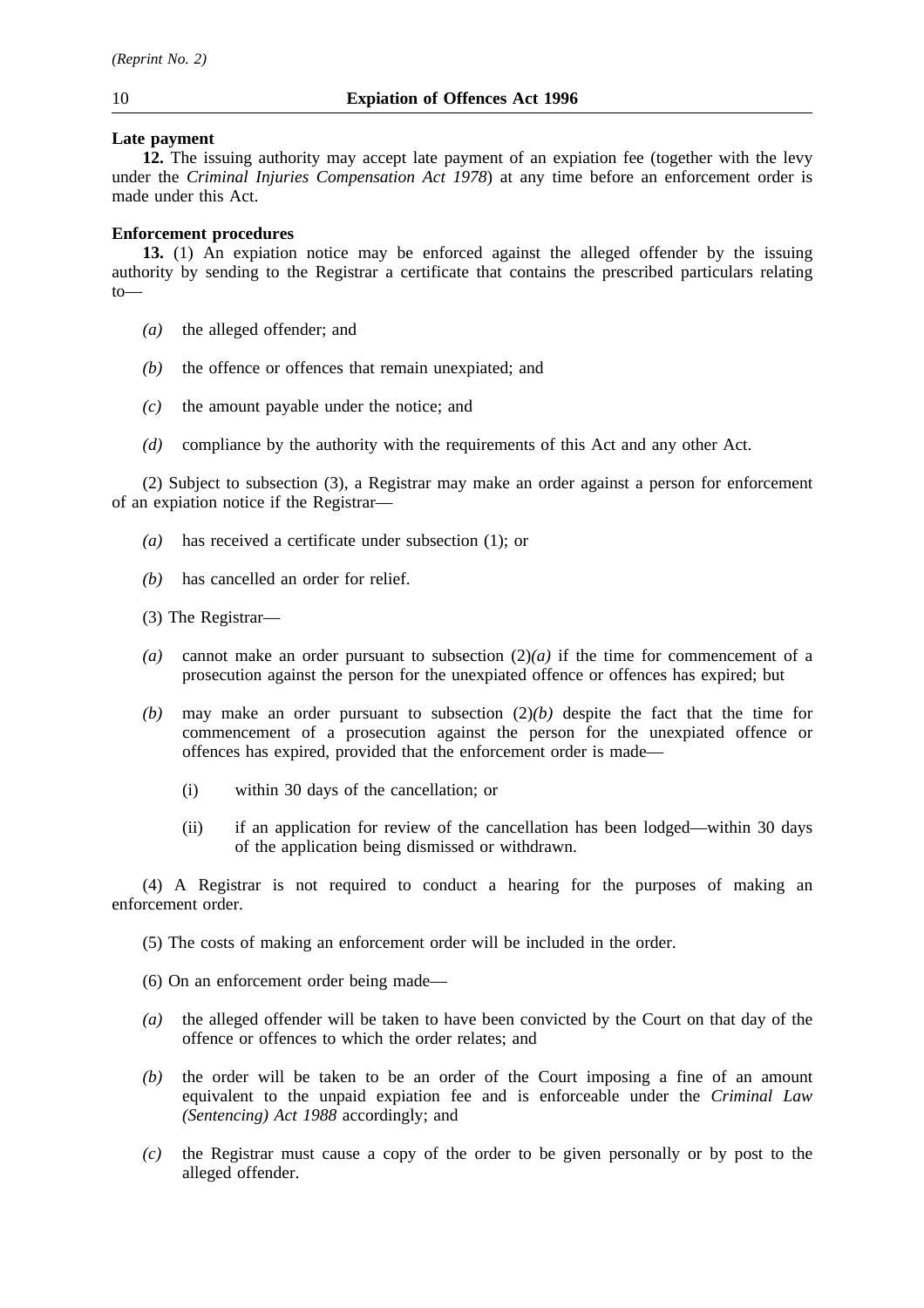#### **Enforcement orders are not subject to appeal but may be reviewed**

**14.** (1) An enforcement order is not subject to appeal, but the person liable under the order may apply to the Court for a review of the order within 30 days of being given notice of the order.

(2) The Court may entertain an application made out of time if it thinks good reason exists for doing so.

(3) An application can only be made on the ground that—

- *(a)* the expiation notice should not have been given to the applicant in the first instance; or
- *(b)* the procedural requirements of this Act or any other Act were not complied with; or
- *(c)* the applicant failed to receive a notice required by this Act or any other Act; or
- *(ca)* the issuing authority failed to receive—
	- (i) a notice sent to the authority by the applicant electing to be prosecuted for the offence; or
	- (ii) a statutory declaration or other document sent to the authority by the applicant in accordance with a notice required by law to accompany the expiation notice or expiation reminder notice; or
- *(d)* the applicant has expiated the offence, or offences, under the notice; or
- *(e)* the amount shown as due under the order has not taken into account the payment of an instalment.
- (4) The Court, after conducting a review of an enforcement order, may—
- *(a)* confirm the order;
- *(b)* vary or revoke the order;
- *(c)* make any ancillary order.

(5) If the Court revokes an enforcement order, any subsequent order made under Division 3 of Part 9 of the *Criminal Law (Sentencing) Act 1988* will be taken to have been revoked.

(5a) Despite any other provision of this Act, if the Court revokes an enforcement order on a ground referred to in subsection (3)*(b)*, *(c)* or *(ca)*, the following provisions apply:

- *(a)* if the period of 1 year from the date of commission of the alleged offence, or offences, has not expired, the applicant will be taken to have been given an expiation notice by the issuing authority in respect of the alleged offence, or offences, for the first time on the day on which the order was revoked; and
- *(b)* the expiation notice will also be taken to have been issued on that day; and
- *(c)* the time within which a prosecution can be commenced for the alleged offence, or offences, will (for the purposes of this Act or any other Act) accordingly be taken to run from that day despite the fact that it may have already otherwise expired.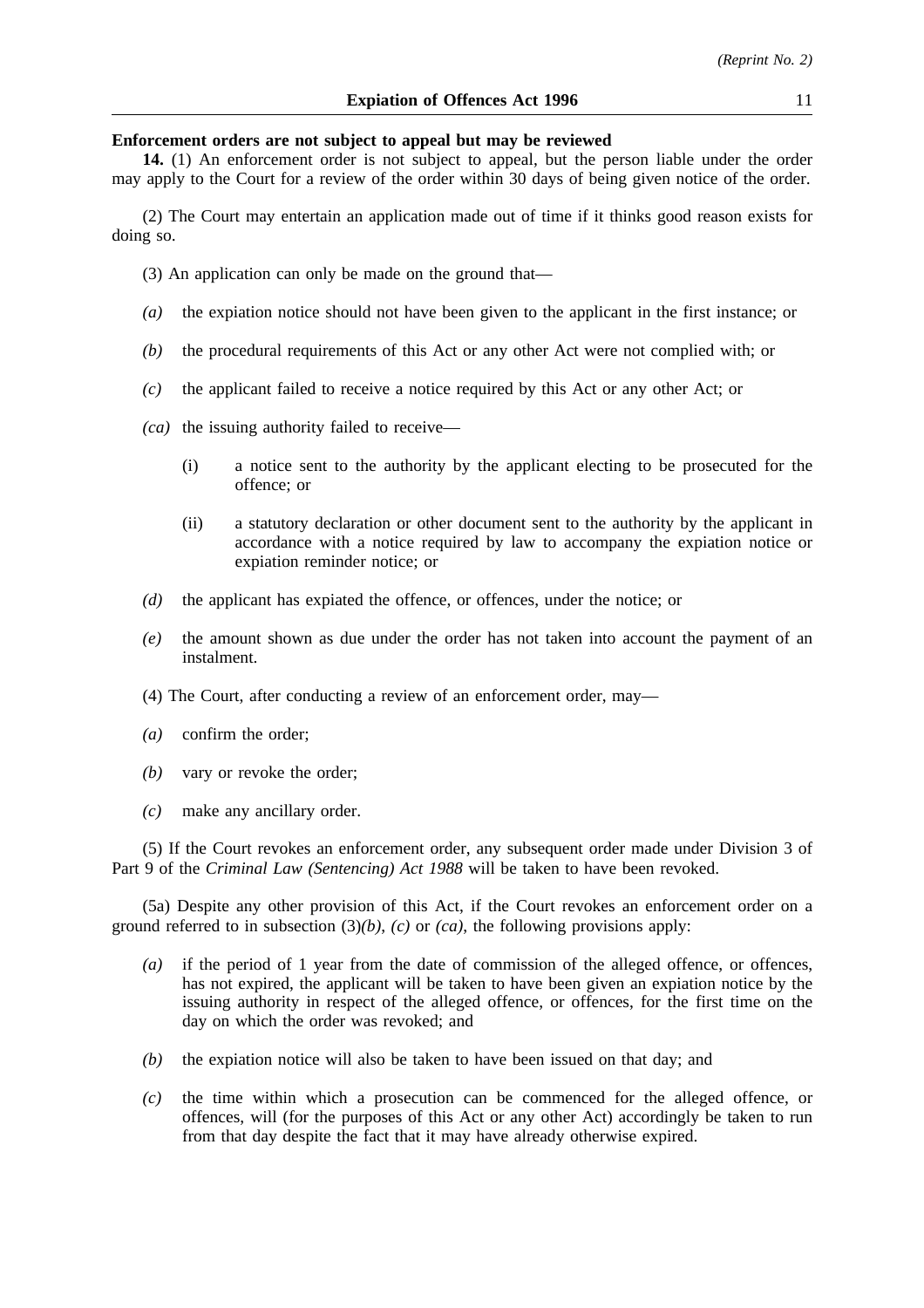(6) A decision of the Court made on a review of an enforcement order is not subject to appeal by the person liable under the order (but nothing in this section affects the person's right of appeal against the conviction of the offence or offences to which the order relates).

## **Effect of expiation**

**15.** (1) Subject to this Act, if the offence, or offences, to which an expiation notice relates are expiated in accordance with this Act, the alleged offender is not liable to prosecution for that offence or those offences or any other expiable offence arising out of the same incident.

(2) Subject to this Act, if an expiation notice is given in respect of an offence, or offences, arising out of the use of a motor vehicle and that offence, or those offences, are expiated in accordance with this Act, no person is liable to prosecution for that offence, or those offences, or any other expiable offence arising out of the same incident except for an offence that is the subject of another expiation notice.

*[Note: The Criminal Injuries Compensation Act 1978 s. 13(5) provides that an offence is not expiated until the levy imposed by that Act is paid.*

*Section 6(5) of this Act provides for the giving of further expiation notices for*  $\epsilon$ *offences arising out of the same incident in certain circumstances.]*

 $(3)$  If—

- *(a)* an expiation notice relates to more than one offence; and
- *(b)* the alleged offender expiates one or more of those offences but not all of them,

the alleged offender is liable to prosecution for any offence that is not expiated.

- (4) The expiation of an offence under this Act (or an application for relief under this Act)—
- *(a)* does not constitute an admission of guilt or of any civil liability; and
- *(b)* will not be regarded as evidence tending to establish guilt or any civil liability; and
- *(c)* cannot be referred to in any report furnished to a court for the purposes of determining sentence for any offence.

(5) However, if anything seized under an Act in connection with the alleged offence would be liable to forfeiture in the event of a conviction, that thing is, on expiation of the alleged offence under this Act, forfeited to the Crown.

#### **Withdrawal of expiation notices**

**16.** (1) The issuing authority may withdraw an expiation notice with respect to all or any of the alleged offences to which the notice relates if—

- *(a)* the authority is of the opinion that the notice should not have been given with respect to the offence, or offences; or
- *(b)* the authority decides that the alleged offender should be prosecuted for the offence, or offences.

(2) An expiation notice may be withdrawn under subsection (1) despite payment of an expiation fee or an instalment, but in that event the amount paid must be refunded.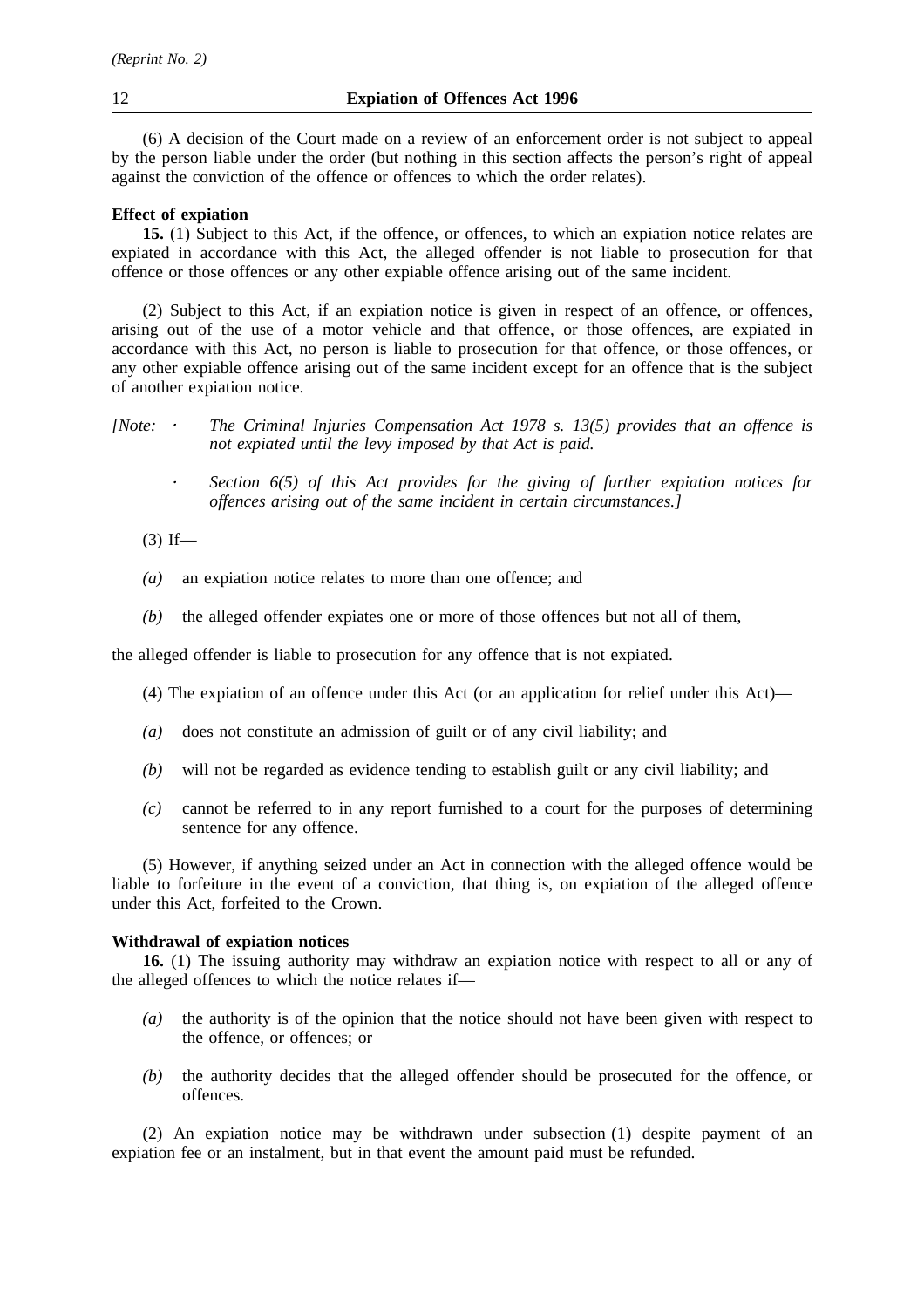(3) However, an expiation notice cannot be withdrawn for the purposes of prosecuting the alleged offender for an offence if—

- *(a)* an enforcement order has been made under this Act in respect of the offence; or
- $(b)$ 
	- (i) in the case of a notice issued before the commencement of Part 6 of the *Statutes Amendment (Fine Enforcement) Act 1998*—the period of 90 days from the date of the notice has expired;
	- (ii) in the case of a notice issued after that commencement—the period of 60 days from the date of the notice has expired.

# \*\*\*\*\*\*\*\*\*\*

(5) If an expiation notice is withdrawn under subsection (1), a prosecution for an offence to which the notice related may be commenced, but the fact that the defendant paid an expiation fee or an instalment or applied for relief under this Act is not admissible in those proceedings as evidence against the defendant.

(6) Subject to subsection (7), the issuing authority must withdraw an expiation notice if it becomes apparent that the alleged offender did not receive the notice until after the expiation period, or has never received it, as a result of error on the part of the authority or failure of the postal system.

(7) An expiation notice cannot be withdrawn under subsection (6) if the alleged offender has paid the expiation fee or any instalment or other amount due under the notice.

- (8) If an expiation notice is withdrawn under subsection (6)—
- *(a)* the issuing authority must, if a certificate has been sent to the Court under section 13 for enforcement of the notice, inform the Court of the withdrawal of the notice; and
- *(b)* any enforcement order made under this Act in respect of the notice and all subsequent orders made under Division 3 of Part 9 of the *Criminal Law (Sentencing) Act 1988* will be taken to have been revoked; and
- *(c)* the issuing authority may, if the period of 1 year from the date of commission of the alleged offence, or offences, to which the notice related has not expired, give a fresh expiation notice to the alleged offender; and
- *(d)* the issuing authority cannot prosecute the alleged offender for an alleged offence to which the withdrawn notice related unless the alleged offender has been given a fresh expiation notice and allowed the opportunity to expiate the offence; and
- *(e)* the time within which a prosecution can be commenced for an alleged offence to which the fresh expiation notice relates will (for the purposes of this Act or any other Act) be taken to run from the day on which the alleged offender is given that notice, despite the fact that the time for commencement of the prosecution may have already otherwise expired.

(9) The withdrawal of an expiation notice under this section is effected by giving written notice of the withdrawal, personally or by post, to the person to whom the expiation notice was given.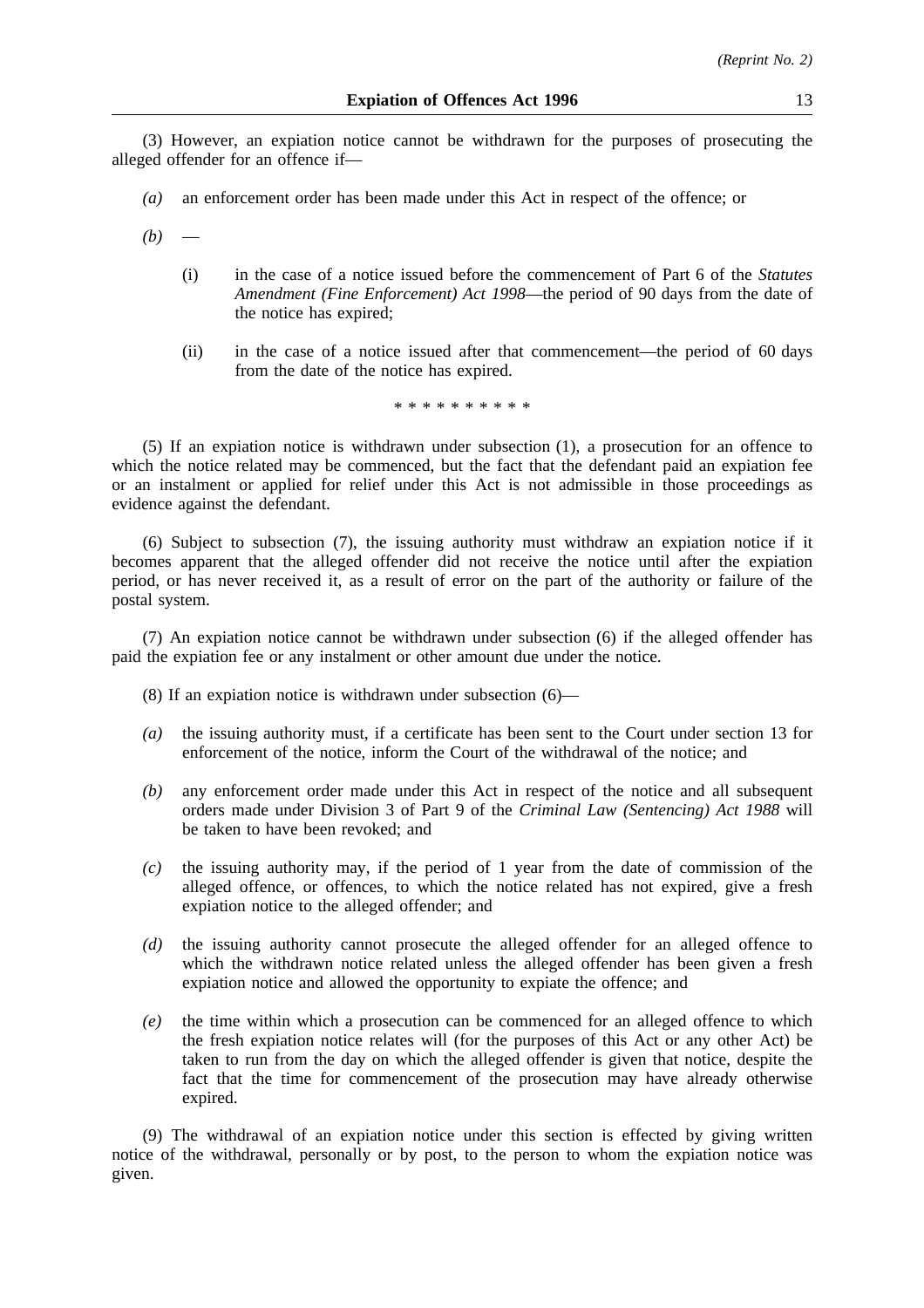#### **Application of payments**

**17.** (1) Unless a contrary intention is indicated in a particular Act and subject to subsection (2), money received by way of expiation fees will be paid into the Consolidated Account.

(2) Subject to subsection (3), a statutory authority or council is entitled to any expiation fee paid under this Act pursuant to an expiation notice, or recovered on enforcement of an expiation notice, that was issued by or on behalf of the authority or council.

(3) If an expiation notice is issued by or on behalf of a statutory authority or council as a result of the reporting of an offence by a member of the police force or other officer of the Crown, half of the amount of any expiation fee paid pursuant to the notice or recovered on enforcement of the notice must be paid into the Consolidated Account.

#### **Giving of certain notices and certificates**

**18.** Where a written notice is to be given under this Act by a Registrar to an issuing authority, or an enforcement certificate is to be sent by an issuing authority to a Registrar, the notice or certificate may be given or sent in an electronic form that is acceptable to the recipient, provided that a printed copy of the notice or certificate can be produced if required.

#### **Exercise of Registrar's powers**

**18A.** (1) The Manager, Penalty Management may direct that powers vested in a Registrar under this Act are exercisable by a person who is an authorised officer under the *Criminal Law (Sentencing) Act 1988*.

- (2) A direction under this section—
- *(a)* must be by instrument in writing; and
- *(b)* may be absolute or conditional; and
- *(c)* does not derogate from the power of a Registrar to act in any matter; and
- *(d)* is revocable at will by the Manager.

#### **Non-derogation**

**19.** This Act does not derogate from the provisions of any other Act that relate to the expiation of offences.

#### **Regulations**

**20.** The Governor may make such regulations as are contemplated by this Act, or as are necessary or expedient for the purposes of this Act.